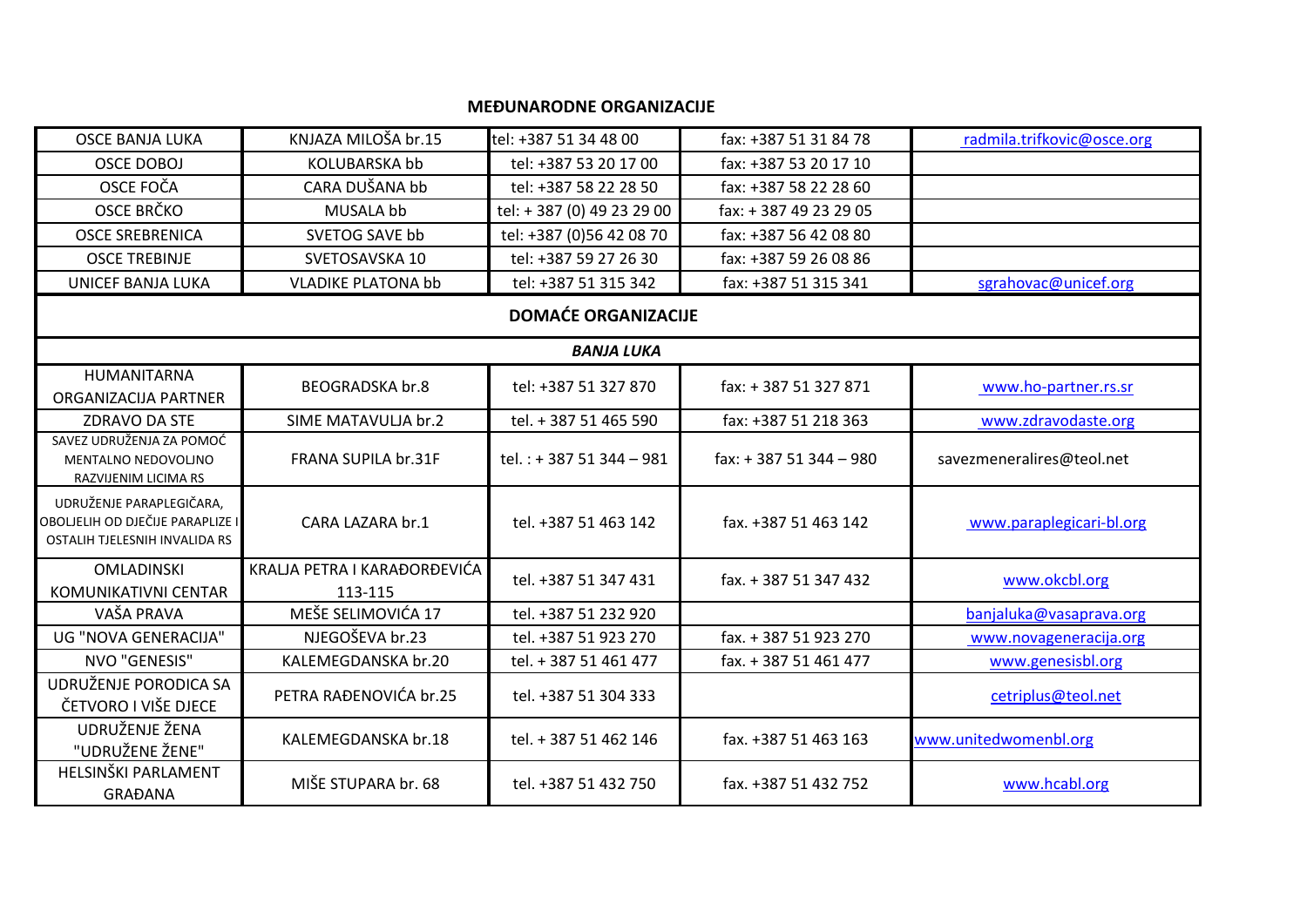| OMLADINSKI SAVJET BANJA<br><b>LUKE</b>                                                                    | ĐURA DANIČIĆA br.1         | tel. +387 51 216 289  | fax. +387 51 216 289  | www.osbl.info          |
|-----------------------------------------------------------------------------------------------------------|----------------------------|-----------------------|-----------------------|------------------------|
| <b>IN FONDACIJA</b>                                                                                       | P.P. 45, 78102 BANJA LUKA  | tel. +387 51 464 460  |                       | www.infondacija.org    |
|                                                                                                           |                            | <b>BIJELJINA</b>      |                       |                        |
| <b>OMLADINSKI CENTAR</b><br><b>BIJELJINA</b>                                                              | POŠTANSKI FAH br.33        | tel. +387 55 211 813  | fax. + 387 55 211 813 | ocb@spinter.net        |
| PRONI CENTAR ZA<br><b>OMLADINSKI RAZVOJ</b>                                                               | IVANA GORANA KOVAČIĆA br.5 | tel. +387 55 213 046  | fax. +387 55 213 046  | pronibrc@teol.net      |
| <b>OMLADINSKA GRUPA</b><br>HELSINŠKOG ODBORA ZA<br><b>LJUDSKA PRAVA U RS</b>                              | RAČANSKA br.31             | tel. +387 55 210 851  | fax. +387 55 201 821  | www.helsinkirs.org     |
| UDRUŽENJE GRAĐANA ZA<br>PROMOCIJU OBRAZOVANJA<br><b>ROMA "OTAHARIN"</b>                                   |                            | tel. +387 55 250 543  | fax. +387 55 250 543  | www.otaharin.org       |
| <b>U.G. BONA FIDES</b>                                                                                    | SKENDERA KULENOVIĆA br.20  | tel. + 387 55 206 332 |                       | bonafides@rstel.net    |
| <b>FORUM MLADIH BN</b>                                                                                    | DUŠANA BARANJINA br.1      | tel. + 387 65 332 595 |                       | fm bn@hotmail.com      |
| <b>U.G. GLAS MLADIH</b><br><b>EVROPSKE BIJELJINE -</b><br><b>GALEB</b>                                    | GAVRILA PRINCIPA 23/13     | tel. + 387 66 498 829 |                       | ug galeb@hotmail.com   |
| ORGANIZACIJA ŽENA "LARA"                                                                                  | <b>BEOGRADSKA 38</b>       | tel. + 387 55 290 570 | fax. + 387 55 251 696 | ngo.lara@teol.net      |
| UDRUŽENJE PARAPLEGIČARA,<br>OBOLJELIH OD DJEČIJE PARAPLIZE I<br>OSTALIH TJELESNIH INVALIDA                | JERMENSKA br.33            | tel. +387 55 201 570  | fax. + 387 55 201 570 | udruzenje.bn@gmail.com |
|                                                                                                           |                            | <b>BILEĆA</b>         |                       |                        |
| NVO "VEDAR OSMJEH"                                                                                        |                            | tel. + 387 59 370 395 |                       |                        |
| UDRUŽENJE "4S+"                                                                                           |                            | tel. + 387 59 370 403 |                       |                        |
|                                                                                                           |                            | <b>BOSANSKI BROD</b>  |                       |                        |
| UDRUŽENJE RODITELJA, DJECE I<br>OMLADINE SA POSEBNIM POTREBAMA<br>I LICA SA INVALIDITETOM "KORAK<br>NADE" | SVETI SAVA bb              | tel. + 387 53 610 100 | fax. + 387 53 610 100 | www.koraknade.org      |
|                                                                                                           |                            | <b>BRATUNAC</b>       |                       |                        |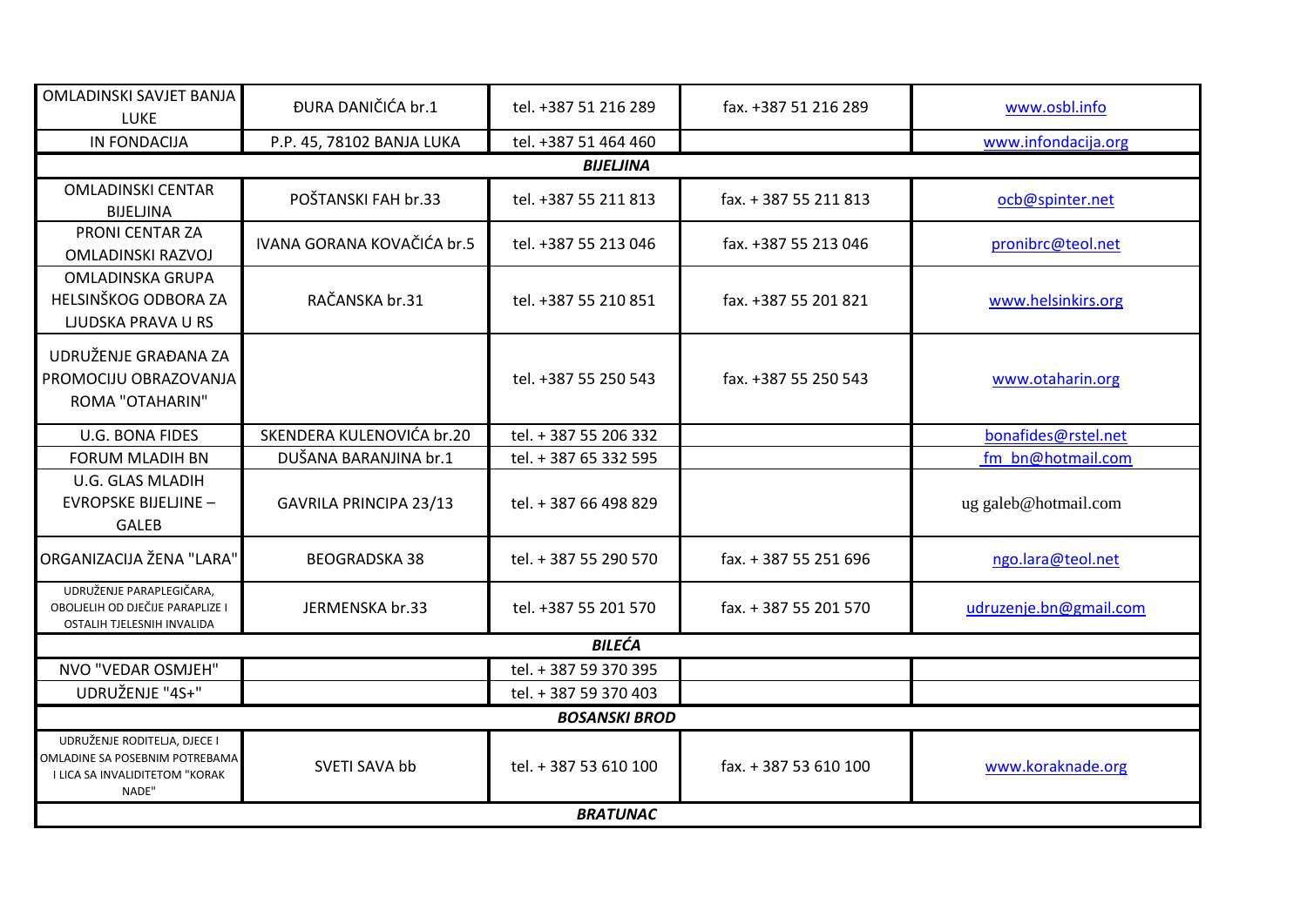| UDURŽENJE ŽENA<br>"PRIRODA"                                 | SVETOG SAVE bb                              | tel. +387 56 410 662  | fax. +387 56 410 662  | www.priroda-bratunac.org |
|-------------------------------------------------------------|---------------------------------------------|-----------------------|-----------------------|--------------------------|
| OMLADINSKA<br>ORGANIZACIJA ODISEJ                           | NEMANJINA bb                                | tel. + 387 56 410 969 | fax. + 387 56 410 969 | www.odisej.rs.ba         |
|                                                             |                                             | <b>BERKOVIĆI</b>      |                       |                          |
| UDRUŽENJE PORODICA SA<br>ČETVORO I VIŠE DJECE<br>"PREPOROD" | PALIH BORACA OTADŽBINSKOG<br><b>RATA BB</b> | tel. + 387 59 860 141 |                       |                          |
|                                                             |                                             | <b>VIŠEGRAD</b>       |                       |                          |
|                                                             |                                             |                       |                       |                          |
| UDRUŽENJE SAVEZA<br><b>SLABOVIDNIH LICA</b>                 |                                             | tel. +387 58 621 811  |                       |                          |
| UDRUŽENJE RODITELJA SA<br>ČETVORO I VIŠE DJECE              |                                             | tel. + 387 65 665 922 |                       |                          |
| UDRUŽENJE<br><b>HENDIKEPIRANIH OSOBA</b><br>"ŽELJE"         |                                             | tel. + 387 65 923 980 |                       |                          |
| <b>DEMOKRATSKI CENTAR</b><br>"NOVE NADE"                    |                                             | tel. +387 65 923 979  |                       |                          |
| UDRUŽENJE ŽENA "MOST"                                       | KARAĐPRĐEVA br.23                           | tel. + 387 58 622 715 | fax. + 387 58 622 715 | uz_most@yahoo.com        |
| SAVJET MLADIH                                               |                                             | tel. + 387 65 695 486 |                       |                          |
|                                                             |                                             | <b>VLASENICA</b>      |                       |                          |
| <b>OMLADINSKI SAVJET</b><br><b>VLASENICA</b>                | SVETOSAVSKA br.99                           | tel. + 387 61 988 109 |                       |                          |
| UDRUŽENJE ŽENA<br><b>VLASENICA</b>                          | SVETOSAVSKA br.99                           | tel. + 387 56 710 191 |                       |                          |
|                                                             |                                             | <b>GACKO</b>          |                       |                          |
| UDRUŽENJE "RASTIMO<br><b>ZAJEDNO"</b>                       | VIDOVDANSKA br.26                           | tel. + 387 59 472 660 |                       |                          |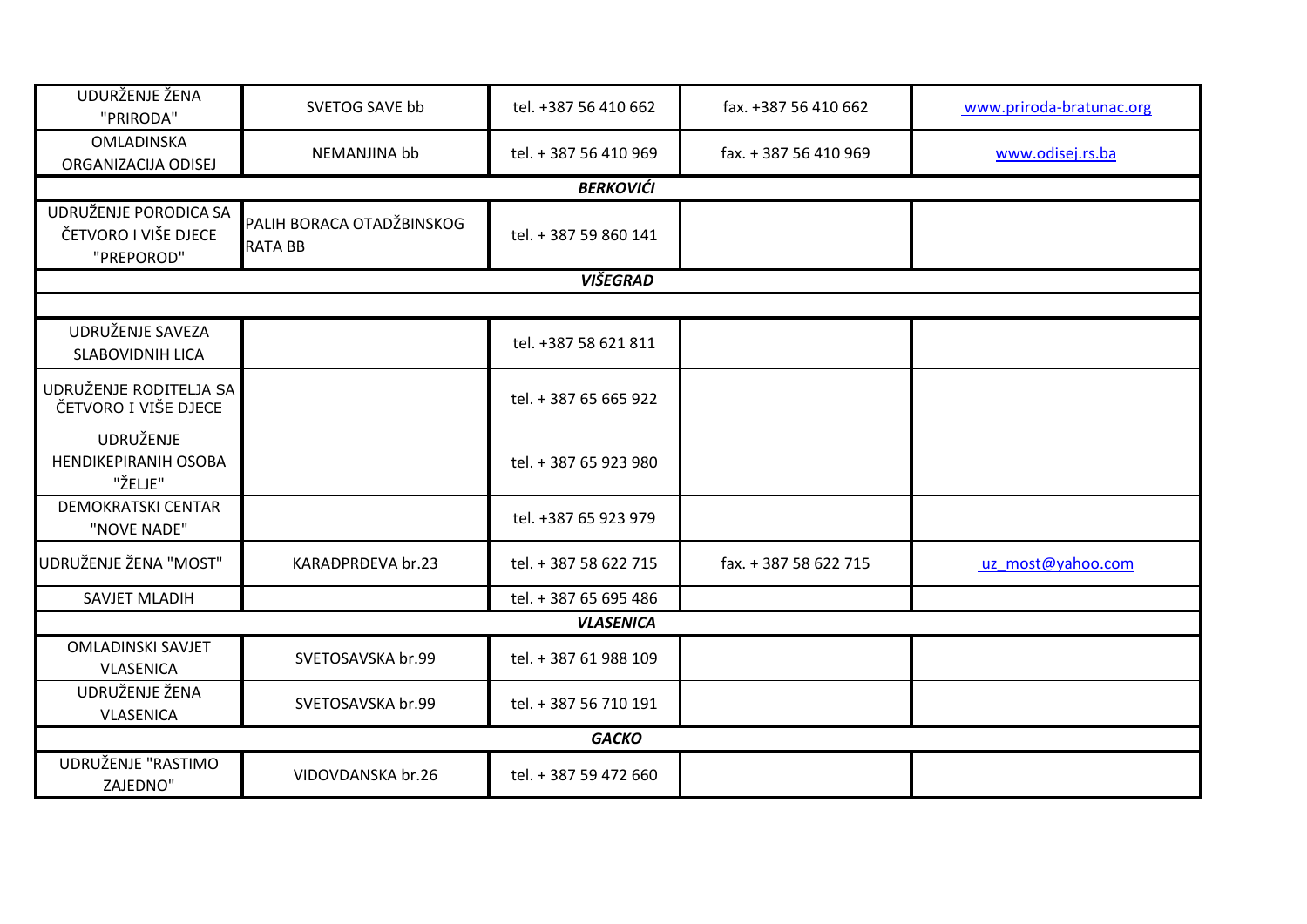|                                                                                   |                             | <b>GRAD ISTOČNO SARAJEVO (sa opštinama)</b> |                       |                            |
|-----------------------------------------------------------------------------------|-----------------------------|---------------------------------------------|-----------------------|----------------------------|
| <b>OMLADINSKI SAVJET</b><br>ISTOČNA ILIDŽA                                        | TRG ILIDŽANSKE BRIGADE BB   | tel. + 387 66 999 066                       |                       |                            |
| UDRUŽENJE RODITELJA<br>ČETVORO I VIŠE DJECE<br>"NAŠA BUDUDNOST"                   | TRG ILIDŽANSKE BRIGADE br.3 | tel. + 387 66 159 996                       |                       |                            |
| UDRUŽENJE ZA POMOĆ<br><b>DJECI I OMLADINI SA</b><br>POSEBNIM POTREBAMA<br>"SUNCE" | MILUTINA MILANKOVIĆA br.6   | tel. +387 57 224 856                        |                       | udruzenje.sunce.pale@gmail |
| UDRUŽENJE GRAĐANA<br>"AURORA"                                                     | CARA LAZARA bb              | tel. + 387 57-401-430                       | fax. + 387 57-447-377 | ugaurora@teol.net          |
| UDRUŽENJE ZA POMOĆ<br>LICIMA SA POSEBNIM<br>POTREBAMA "PODRŠKA"                   | <b>GLASINAČKA bb</b>        | tel. + 387 55 448 226                       |                       | udruzenjepodrska@yahoo.com |
| OMLADINSKA<br>ORGANIZACIJA ANK                                                    |                             | tel. + 387 57-448-054                       |                       |                            |
| <b>OO CRVENOG KRSTA</b>                                                           | <b>CARA LAZARA BB</b>       | tel. +387 57 448 009                        |                       | ockl@teol.net              |
|                                                                                   |                             | <b>GRADIŠKA</b>                             |                       |                            |
| UDRUŽENJE ZA MENTALNO<br>NEDOVOLJNO RAZVIJENA<br><b>LICA</b>                      | MIHAJLA PUPINA br.10        | tel. +387 65 761 508                        |                       | udrmnrl@teol.net           |
| UDRUŽENJE RODITELJA SA<br>ČETVORO I VIŠE DJECE                                    | VASE VIDOVIĆA 3             |                                             |                       |                            |
|                                                                                   |                             | <b>DERVENTA</b>                             |                       |                            |
| <b>UDRUŽENJE "SUNCE"</b>                                                          | <b>NIKOLE TESLE bb</b>      | tel. + 387 53 333 846                       |                       | www.sunce-derventa.org     |
| UDRUŽENJE ŽENA<br><b>DERVENTA</b>                                                 | NIKOLE TESLE bb             | tel. + 387 53 332 260                       |                       | www.uzdervetna.org         |
| DERVENTSKO UDRUŽENJE<br><b>MLADIH "DUH"</b>                                       | TRG OSLOBOĐENJA br.24       | tel. + 387 65 841 282                       |                       |                            |
|                                                                                   |                             | <b>DOBOJ</b>                                |                       |                            |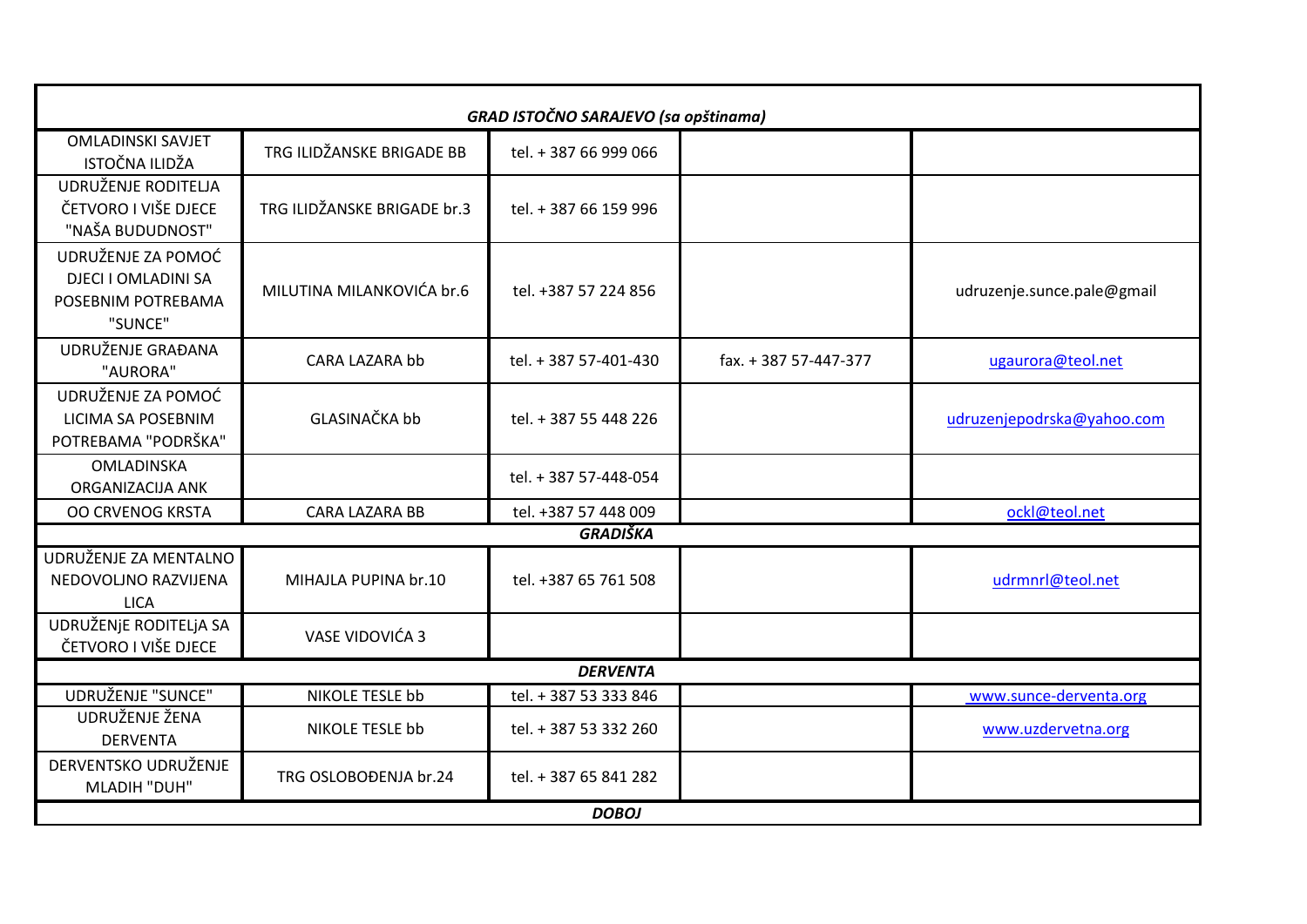| UDRUŽENJE ŽENA "ŽENE<br>DOBOJA"                                                 | KNEZA ALEKSANDRA 94a     |                        |  |
|---------------------------------------------------------------------------------|--------------------------|------------------------|--|
| UDRUŽENJE GLUVIH I<br>NAGLUVIH                                                  | NIKOLE PAŠIĆA 57         |                        |  |
| <b>UDRUŽENJE</b><br>PARAPLEGIČARA                                               | VOJVODE MIŠIĆA 32        | tel. + 387 53 221 284  |  |
| SAVEZ SLIJEPIH I<br>SLABOVIDNIH                                                 | VOJVODE MIŠIĆA 52        | tel. + 387 65 667 850  |  |
| UDRUŽENJE DISTROFIČARA                                                          | NIKOLE PAŠIĆA 57         | tel. + 387 53 221 202  |  |
| ZDRAVO DA STE                                                                   | O.Š.SVETI SAVA           | tel. +387 53 228 141   |  |
| <b>MLADI U AKCIJI "MOST"</b>                                                    | <b>KOLUBARSKA bb</b>     | tel. + 387 53 224 872  |  |
| UDRUŽENJE PORODICA SA 4<br>I VIŠE DJECE "BUDUDNOST"                             | RAŠKA 157                | tel. + 387 53 228 733  |  |
| UDRUŽENJE RODITELJA<br><b>DJECE SA POSEBNIM</b><br>POTREBAMA                    | OŠ. VUK KARADŽIĆ         | tel. + 387 65 990 973  |  |
| NVO "NADA"                                                                      |                          | tel. + 387 53 242 549  |  |
|                                                                                 |                          | <b>ZVORNIK</b>         |  |
| UDRUŽENJE MLADIH<br><b>ZVORNIK</b>                                              | <b>BRADE JUGOVIĆA bb</b> | tel. + 387 65 678 535  |  |
| OPŠTINSKA ORGANIZACIJA<br><b>SLIJEPIH</b>                                       | <b>SVETOG SAVE</b>       | tel. + 387 56 210 602  |  |
|                                                                                 |                          | <b>KALINOVIK</b>       |  |
| UDRUŽENJE MLADIH<br>"KALINA"                                                    |                          | tel. + 387 65 396 214  |  |
|                                                                                 |                          | <b>KOZARSKA DUBICA</b> |  |
| UDRUŽENJE SLIJEPIH I<br>SLABOVIDNIH LICA KOZARSKA<br><b>DUBICA I KOSTAJNICA</b> | SVETOSAVSKA              | tel. + 387 52 410 088  |  |
| NVO "KORAK"                                                                     | <b>DAVIDOV TRG</b>       |                        |  |
| <b>NVO BUDUDNOST</b>                                                            | SVETOSAVSKA              |                        |  |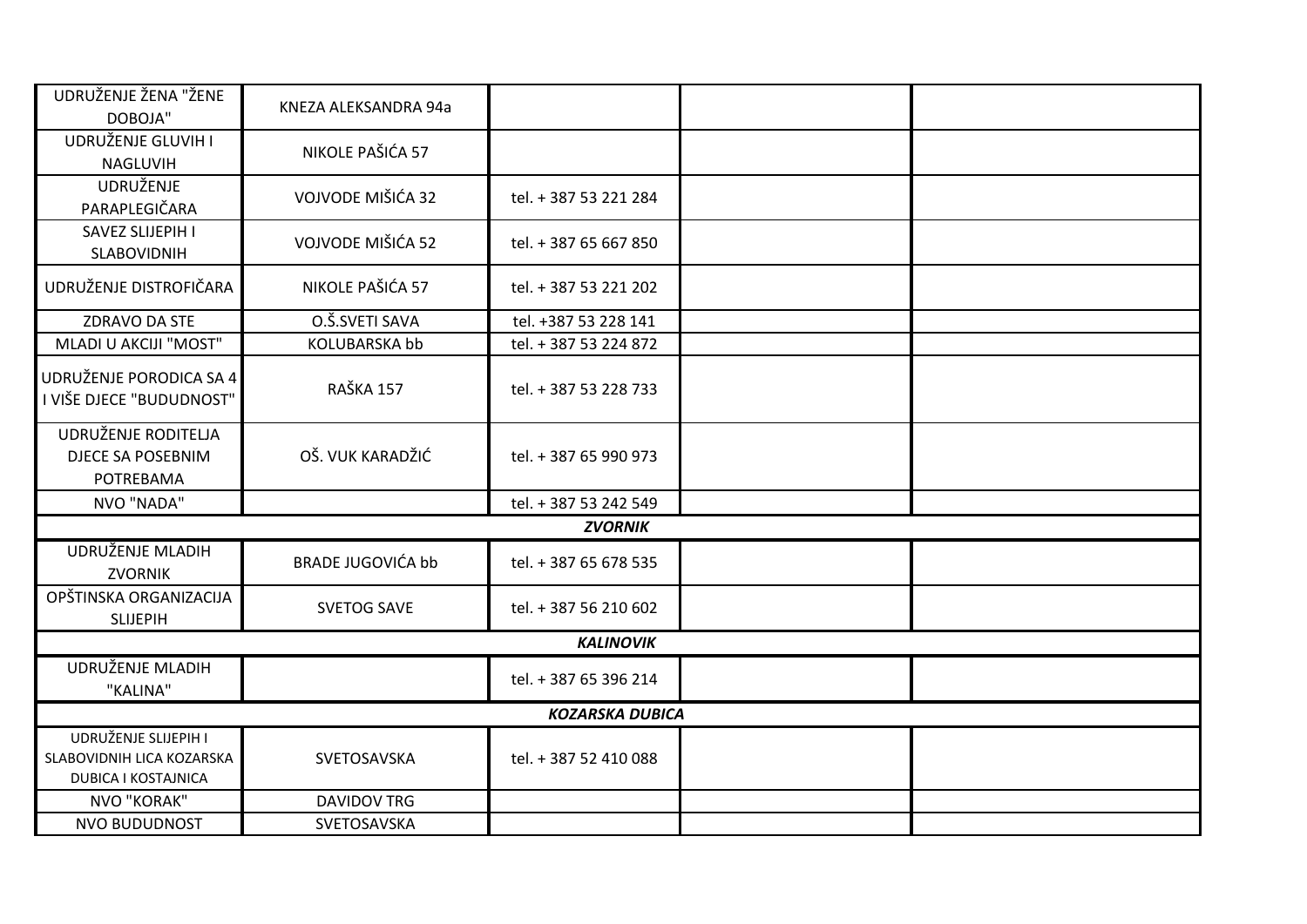| UDRUŽENJE RODITELJA SA<br>ČETVORO I VIŠE DJECE KNEŽICA                                    |                             | tel. + 387 65 656 282 |                       |
|-------------------------------------------------------------------------------------------|-----------------------------|-----------------------|-----------------------|
| UDRUŽENJE RODITELJA DJECE I<br><b>OMLADINE SA POSEBNIM</b><br>POTREBAMA "RASTIMO ZAJEDNO" |                             | tel. + 387 65 046 118 |                       |
| UDRUŽENJE MLADIH<br>"KOMPAS"                                                              | SVETOSAVSKA bb              | tel. + 387 65 327 058 |                       |
|                                                                                           |                             | <b>KOTOR VAROŠ</b>    |                       |
| UDRUŽENJE PORODICA SA<br>ČETVORO I VIŠE DJECE<br>"MATICA"                                 | CARA DUŠANA bb              | tel. +387 66 141 894  | www.maticakv.org      |
| UDRUŽENJE GRAĐANA<br>"CENTAR MLADIH"                                                      | CARA DUŠANA bb              | tel. + 387 51 784 131 |                       |
|                                                                                           |                             | <b>KRUPA NA UNI</b>   |                       |
| UDRUŽENJE PORODICA SA<br>ČETVORO I VIŠE DJECE<br>"PODGRMEČ"                               | <b>DONJI DUBOVIK bb</b>     |                       |                       |
|                                                                                           |                             | <b>LAKTAŠI</b>        |                       |
| UDRUŽENJE RODITELJA SA<br>ČETVORO I VIŠE DJECE                                            |                             | tel. + 387 51 584 313 |                       |
| UDRUŽENJE ZA POMOĆ<br>MENTALNO NEDOVOLJNO<br>RAZVIJENIM LICIMA                            | MIRE CIKOTE bb              | tel. + 387 65 336 002 |                       |
| OPŠTINSKO UDRUŽENJE<br><b>GLUVIH I NAGLUVIH</b>                                           | <b>VLADIMIRA ROLOVIDA 8</b> | tel. + 387 51 532 369 |                       |
|                                                                                           |                             | MILIĆI                |                       |
| UDRUŽENJE GRAĐANA ZA<br>POMOĆ OSI "JEDNAKOST"                                             | JOVANA DUČIĆA bb            | tel. + 387 56 482 247 | ugjednakost@gmail.com |
|                                                                                           |                             | <b>MODRIČA</b>        |                       |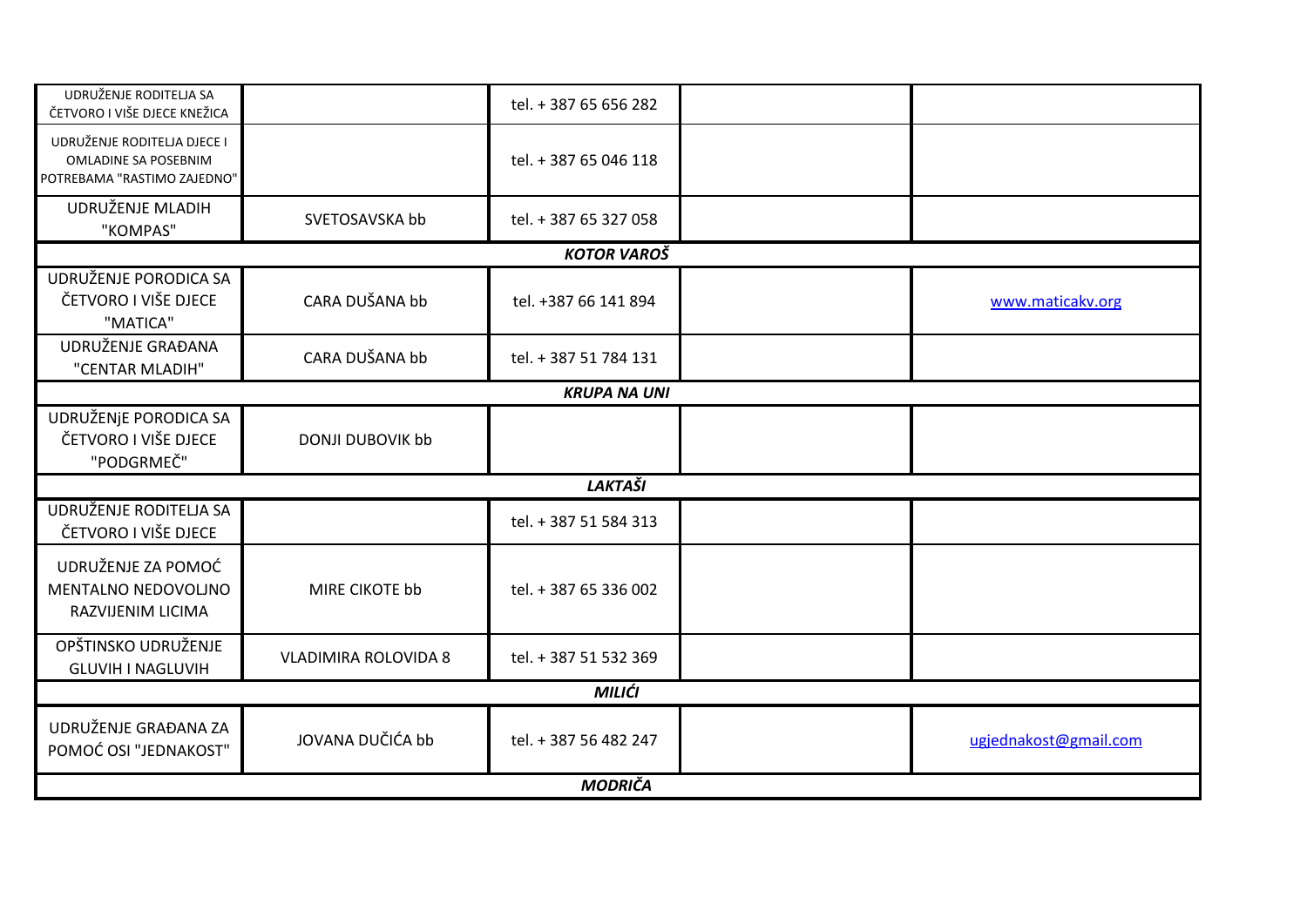| UDRUŽENJE GRAĐANA<br>"BUDUDNOST"                                                             | TRG JOVANA RAŠKOVIĆA bb  | tel. + 387 53 820 700 | fax. + 387 53 820 701 | www.buducnost-md.com      |
|----------------------------------------------------------------------------------------------|--------------------------|-----------------------|-----------------------|---------------------------|
| UDRUŽENJE GLUVIH I<br>NAGLUVIH                                                               | TRG JOVANA RAŠKOVIĆA bb  | tel. + 387 53 813 119 |                       |                           |
| UDRUŽENJE ZA POMOĆ<br>NEDOVOLJNO RAZVIJENIM<br><b>LICIMA</b>                                 | CARA LAZARA 7            | tel. + 387 53 820 751 |                       |                           |
| UDRUŽENJE GRAĐANA<br>"ZENE MODRIČA"                                                          |                          | tel. + 387 53 810 351 |                       |                           |
| UDRUŽENJE RODITELJA SA<br>ČETVORO I VIŠE DJECE<br>"NADA 4"                                   | TRG JOVANA RAŠKOVIĆA bb  | tel. + 387 66 257 583 |                       |                           |
|                                                                                              |                          | <b>MRKONJIĆ GRAD</b>  |                       |                           |
| OMLADINSKA<br><b>ORGANIZACIJA "CENTAR"</b>                                                   | <b>SVETOG SAVE 1</b>     | tel. + 387 50 214 075 | fax. +387 50 214 075  | centar.mrkonjic@gmail.com |
| UDRUŽENJE RODITELJA SA<br>ČETVORO I VIŠE DJECE<br>"RADOST MG"                                | <b>KARAĐORĐEVA 23</b>    | tel. + 387 50 212 460 |                       |                           |
| MEĐUOPŠTINSKA<br>ORGANIZACIJA SLIJEPIH                                                       | SVETOG SAVE 17           | tel. + 387 50 410 088 |                       |                           |
|                                                                                              |                          | <b>NEVESINJE</b>      |                       |                           |
| UDRUŽENJE MULTIPLE SKLEROZE<br>REGIJA "ISTOČNA HERCEGOVINA"                                  | LAPČEVINE II             | tel. + 387 59 602 858 |                       | udrumsih@teol.ner         |
| UDRUŽENJE RODITELJA I<br>PRIJATELJA DJECE I OMLADINE SA<br>POSEBNIM POTREBAMA "MOJA<br>NADA" | NEVESINJSKIH USTANIKA bb | tel. + 387 59 610 210 | fax. +387 59 602 370  | udrumsih@teol.net         |
| UDRUŽENJE RODITELJA SA<br>ČETVORO I VIŠE DJECE<br>"OSMIJEH                                   |                          | tel. + 387 59 602 007 |                       |                           |
|                                                                                              |                          | <b>NOVI GRAD</b>      |                       |                           |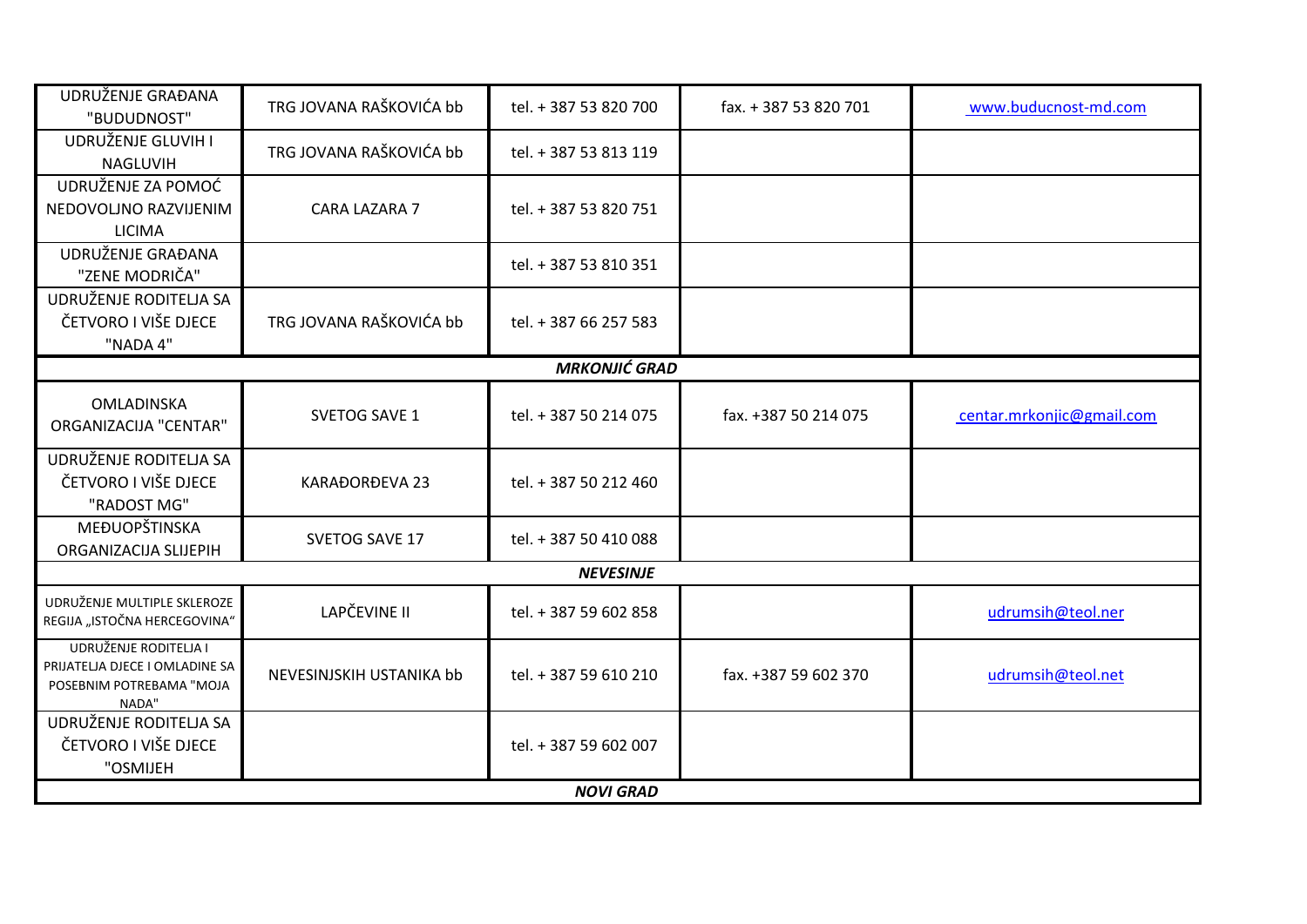| UDRUŽENJE DJECE I<br><b>OMLADINE I NJIHOVIH</b><br>RODITELJA "ISKRA" | MLADENA STOJANOVIĆA bb    | tel. + 387 52 753 525 |                       | Iskra.novigrad@gmail.com        |
|----------------------------------------------------------------------|---------------------------|-----------------------|-----------------------|---------------------------------|
| <b>UDRUŽENJE</b><br>PARAPLEGIČARA                                    | MLADENA STOJANOVIĆA 2     | tel. + 387 52 751 565 |                       | parapleg@teol.net               |
|                                                                      |                           |                       |                       |                                 |
|                                                                      |                           | <b>PETROVO</b>        |                       |                                 |
| UDRUŽENJE ŽENA<br>"OZRENKA" PETROVO                                  |                           | tel. + 387 61 652 082 |                       |                                 |
| UDRUŽENJE ZA POMOĆ<br><b>DJECI SA POSEBNIM</b><br>POTREBAMA          |                           | TEL. + 387 53 260 671 |                       |                                 |
|                                                                      |                           | <b>PRIJEDOR</b>       |                       |                                 |
| <b>UDRUŽENJE</b><br>PARAPLEGIČARA                                    | MATIJE NENADOVIĆA 13      | tel. + 387 52 212 246 | fax. + 387 52 211 724 |                                 |
| UDRUŽENJE ZA POMOĆ<br>MENTALNO NEDOVOLJNO<br>RAZVIJENIM LICIMA       | KRALJA ALEKSANDRA 6       | tel. + 387 52 212 557 | fax. + 387 52 212 557 | osO64@teol.net                  |
| OPŠTINSKO UDRUŽENJE<br><b>GLUVIH I NAGLUVIH</b>                      | KRALJA P. OSLOBODILACA 38 | tel. + 387 65 314 775 |                       |                                 |
| MEĐUOPŠTINSKA<br>ORGANIZACIJA SLIJEPIH                               | PETRA PETROVIDA NJEGOŠA 1 | tel. + 387 52 211-167 |                       |                                 |
| UDRUŽENJE GRAĐANA<br>"SVJETIONIK"                                    | P.M.NENADOVIĆA bb         | tel. + 387 52 240 400 | fax. + 387 52 240 400 | www.svjetionik-lighthouse.com   |
| NVO "FAMILIJA"                                                       | RADE KONČARA 22           | tel. + 387 52 215 852 | fax. + 387 52 215 852 | familija@prijedor.com           |
| <b>OMLADINSKI CENTAR</b><br><b>LJUBIJA</b>                           | HASANA KIKIĆA bb          | tel. + 387 52 360 135 | fax. + 387 52 360 135 | omladinski-ljubija@prijedor.com |
| <b>OMLADINSKI CENTAR</b><br>"DONJA PUHARSKA"                         | OSMANA DZAFIĆA bb         | tel. + 387 52 238 340 | fax. + 387 52 238 340 | info@kudosmandzafic.com         |
| UDRUŽENJE OBOLJELIH OD<br>MULTIPLE SKLEROZE                          | MILANA TEPIĆA 1           | tel. + 387 52 237 016 | fax. + 387 52 234 926 | gordanababic8@gmail.com         |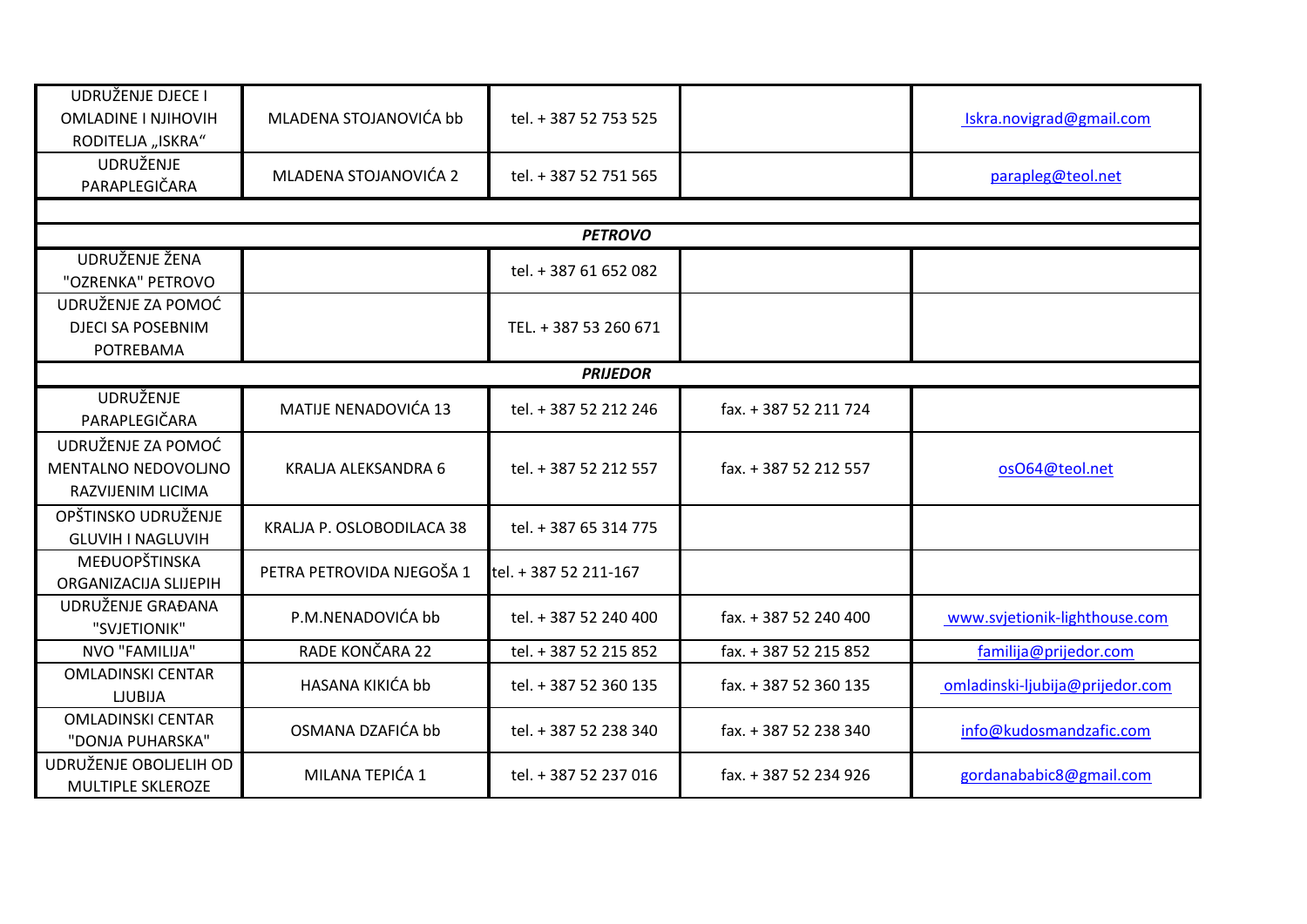| HUMANITARNO UDRUZENJE<br>SAMOHRANIH RODITELJA<br>"OSMIJEH ANDJELA" | MILOŠA OBRENOVIĆA 24  | tel. + 387 66 888 843           |                       | osmjehandjela.pd@hotmail.com   |
|--------------------------------------------------------------------|-----------------------|---------------------------------|-----------------------|--------------------------------|
| UDRUŽENJE GRAĐANA<br>"ALTRUIST"                                    |                       | tel. + 387 52 070-310           |                       | Altruistljubija79206@yahoo.com |
| UDRUŽENJE ŽENA "NADA"                                              | KRALJA ALEKSANDRA 20  | tel. + 387 52 236 850           | fax. + 387 52 236 850 | uznada@poen.net                |
| UDRUŽENJE RODITELJA SA<br>ČETVORO I VIŠE DJECE                     | MILANA TEPIĆA 13      | tel. + 387 52 216 129           |                       | roda-pd@hotmail.com            |
| NHO OMLADINSKI CENTAR<br><b>HAMBARINE</b>                          | <b>HAMBARINE BB</b>   | tel. + 387 65 395 485           | Fax. +387 52 241-101  | www.mojprijedor.com            |
|                                                                    |                       | <b>PRNJAVOR</b>                 |                       |                                |
| MEĐUOPŠTINSKA<br>ORGANIZACIJA SLIJEPIH                             | SVETOSAVSKA 10        | tel. + 387 51 655 506           |                       | oosp@teol.net                  |
| <b>OMLADINSKI CENTAR</b><br>"MALA EVROPA"                          | TRG SRPSKIH BORACA 33 | tel. + 387 65 840 065           |                       |                                |
| OPŠTINSKA ORGANIZACIJA<br><b>SLIJEPIH</b>                          | SVETOSAVSKA 10        | tel. + 387 51 655 506           |                       |                                |
| UDRUŽENJE RODITELJA SA<br>ČETVORO I VIŠE DJECE                     | SVETOSAVSKA bb        |                                 |                       |                                |
| UDRUŽENJE MLADIH "NAŠA<br>VIZIJA"                                  | VELJKA MILANKOVIĆA bb |                                 |                       |                                |
|                                                                    |                       | <b>ROGATICA</b>                 |                       |                                |
| UDRUŽENJE RODTIELJA SA<br>ČETVORO I VIŠE DJECE                     | PREOBRAŽENSKA bb      | tel-. + 387 58 417 061          |                       |                                |
| UDRUŽENJE ŽENA                                                     |                       | tel. +387 58 415 406 lok<br>117 |                       |                                |
| <b>SAVJET MLADIH</b>                                               |                       | tel. + 387 58 420 560           |                       |                                |
|                                                                    |                       | <b>RUDO</b>                     |                       |                                |
| UDRUŽENJE ZA POMOĆ<br>LICIMA SA POSEBNIM<br>POTREBAMA "NADA"       | TRG OSLOBOĐENJA 1     | tel. + 387 58 712 254           | fax. + 387 58 712 254 | ilijakujundzic@yahoo.com       |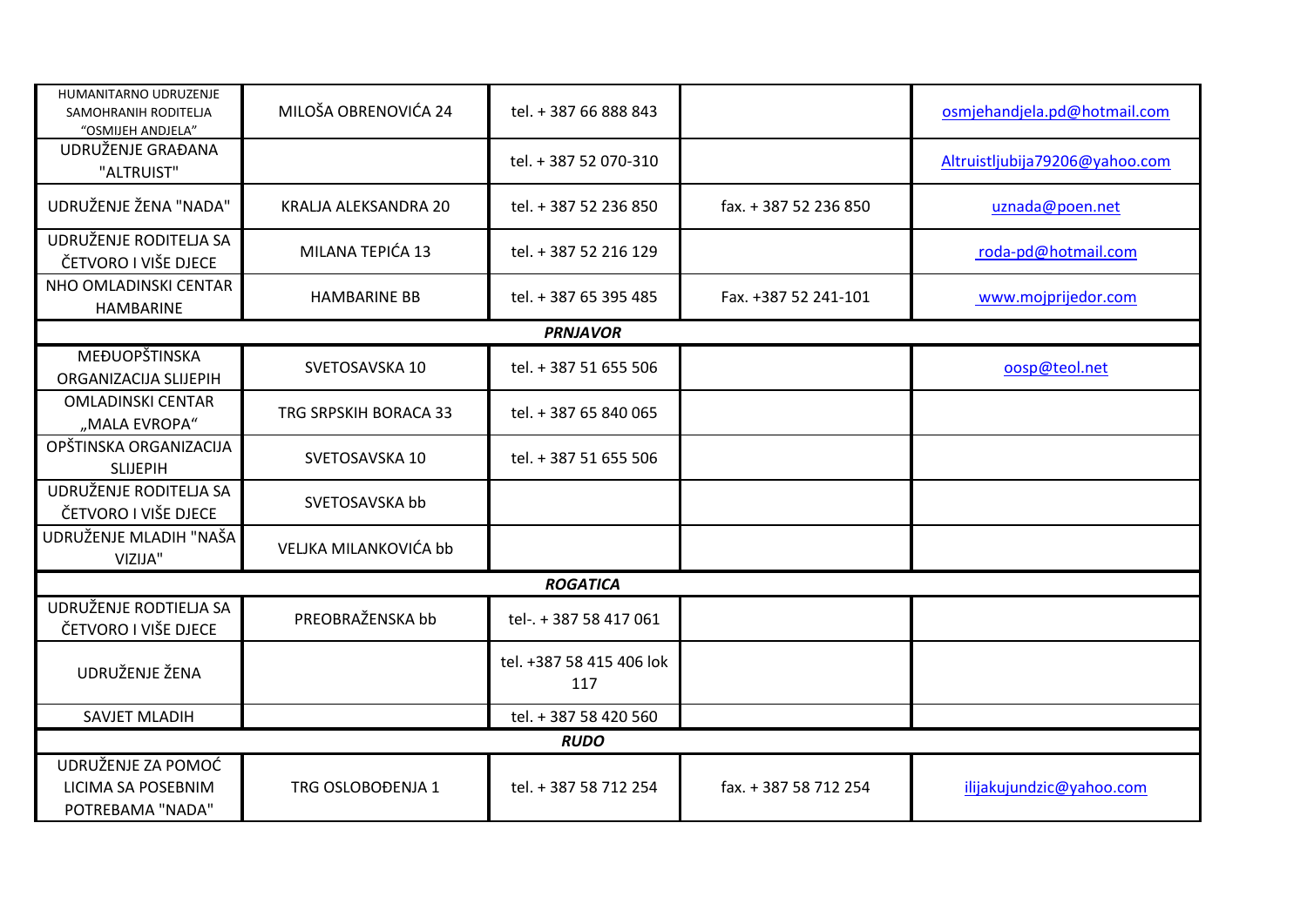| <b>CENTAR ZA DNEVNI</b><br><b>BORAVAK DJECE I MLADIH</b>               | VOŽDA KARAĐORĐA PETROVIĆA 4     | tel. + 387 58 712 075  |                       | centarrudo@spinter.net     |
|------------------------------------------------------------------------|---------------------------------|------------------------|-----------------------|----------------------------|
| UDRUŽENJE RODITELJA SA<br>ČETVORO I VIŠE DJECE                         | VOŽDA KARAĐORĐA PETROVIĆA<br>37 | tel. + 387 58 712 013  |                       |                            |
| ORGANIZACIJA CIVILNOG<br>DRUŠTVA "MAJKA I DIJETE"                      | TRG OSLOBOĐENJA 1               | tel. +387 58 700 060   |                       | majkaidijete@spinter.com   |
|                                                                        |                                 | <b>SRBAC</b>           |                       |                            |
| UDRUŽENJE RODITELJA I<br><b>DJECE SA POSEBNIM</b><br>POTREBAMA "IZVOR" | DJEČIJI VRTIĆ SRBAC             | tel. + 387 51 741 031  |                       | izvor.srbac@yahoo.com      |
|                                                                        |                                 | <b>TESLIĆ</b>          |                       |                            |
| MUZIČKO DRUŠTVO "NAŠA<br><b>MLADOST"</b>                               | I KRAJIŠKOG KORPUSA bb          |                        |                       | slavuljicaranka@gmail.com  |
| UDRUŽENJE DISTROFIČARA                                                 | ALEKSANDRA RAJKOVIĆA BB         | tel. + 387 53 432 122  | fax. +387 53 462 122  | www.udteslic.com           |
| UDRUŽENJE ZA POMOD<br><b>DJECI SA POSEBNIM</b><br>POTREBAMA            | STEVANA SINDJELIĆA              |                        |                       | biljadrakul@yahoo.com      |
| OPŠTINSKO UDRUŽENJE<br><b>GLUVIH I NAGLUVIH</b>                        | ČEČAVA bb                       | tel. +387 53 430 445   |                       | robert-robertoo@hotmail.it |
|                                                                        |                                 | <b>TREBINJE</b>        |                       |                            |
| MEĐUOPŠTINSKA<br>ORGANIZACIJA SLIJEPIH                                 | SVETOSAVSKA bb                  | tel. + 387 58 210 597  |                       |                            |
| <b>UDRUŽENJE</b><br>PARAPLEGIČARA                                      | VUKA KARADŽIĆA 4                | tel. + 387 59 226281   |                       | udrparap@gmail.com         |
| UDRUŽENJE ZA POMOD<br>DJECI I ŽENAMA ŽRTVAMA                           | <b>HRUPJELA 69</b>              | tel. + 387 59 225 767  | fax. + 387 59 225 767 | www.zenskicentar.com       |
| UDRUŽENJE RODITELJA,<br>DJECE I OMLADINE SA<br><b>POSEBNIM</b>         | SJEVERNI LOGOR bb               | tel. + 387 59 261-096, | fax. + 387 59 261 096 | sunce.tv@teol.net          |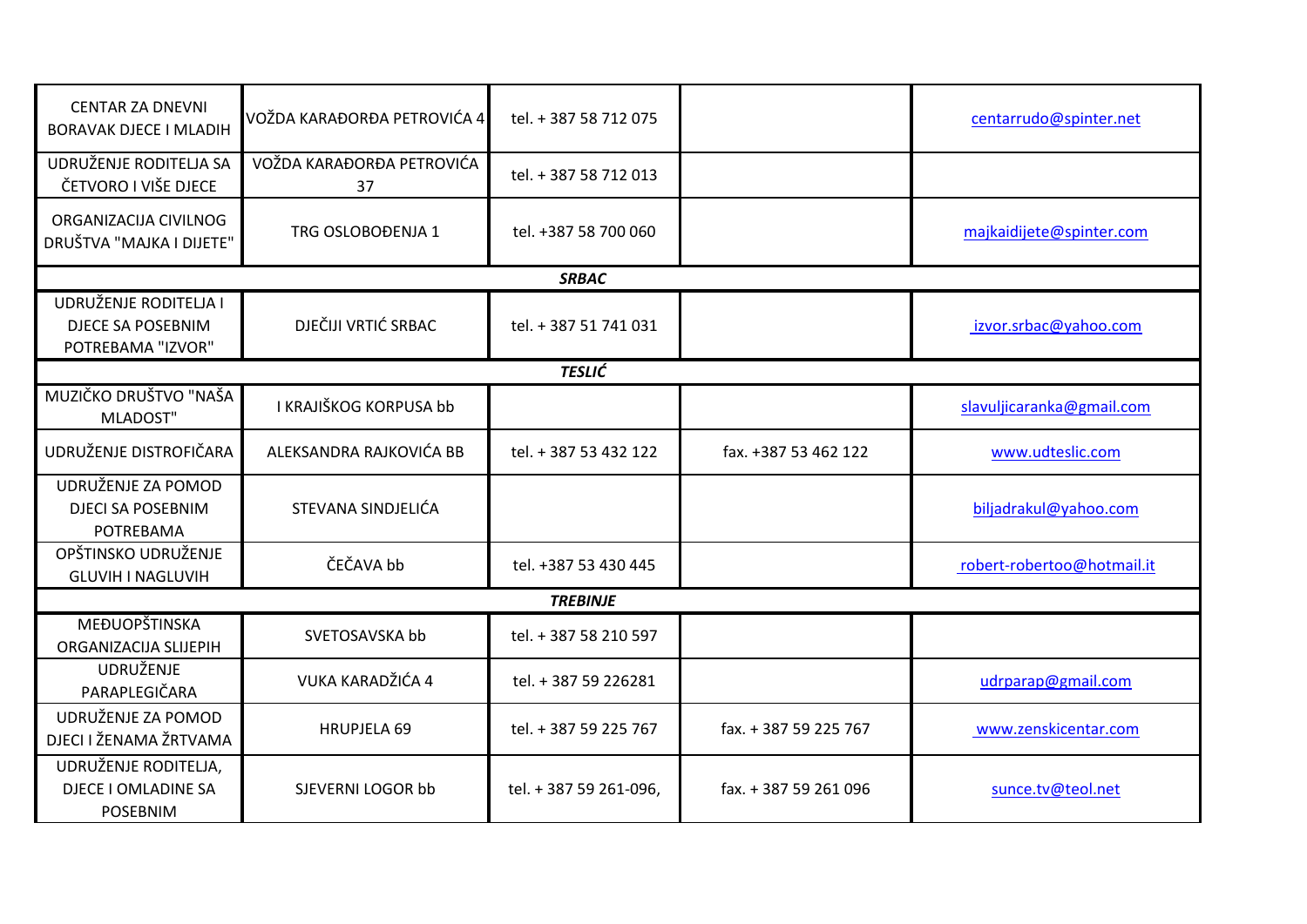| MEĐUOPŠTINSKO<br>UDRUŽENJE GLUVIH I<br>NAGLUVIH                | NEKTARIJA ZOTOVIĆA 13         | tel. +387 66 119 869  |                       | rs.tb.61@gmail.com       |
|----------------------------------------------------------------|-------------------------------|-----------------------|-----------------------|--------------------------|
| <b>OMLADINSKI CENTAR</b><br>TREBINJE                           | KRALJA PETRA I OSLOBODIOCA 28 | tel. + 387 59 273 340 | fax. + 387 59 273 341 | www.omladinskicentar.org |
|                                                                |                               | <b>FOČA</b>           |                       |                          |
| UDRUŽENJE ZA POMOĆ<br>MENTALNO NEDOVOLJNO<br>RAZVIJENIM LICIMA | SVETOSAVSKA bb                | tel. + 387 58 212 717 |                       | tracaknade@yahoo.com     |
| MEĐUOPŠTINSKA<br>ORGANIZACIJA SLIJEPIH                         | SVETOSAVSKA bb                | tel. + 387 50 212 738 |                       |                          |
| UDRUŽENJE DISTROFIČARA                                         | NJEGOŠEVA br.23               | tel. +387 58 573975   |                       |                          |
| <b>SAVJET MLADIH</b>                                           |                               | tel. + 387 65 309 060 |                       |                          |
| UDRUŽENJE PORODICA SA 4<br>I VIŠE DJECE                        |                               | tel. + 387 58 210 752 |                       |                          |
| CENTAR ZA RAST I RAZVOJ<br><b>DJECE</b>                        |                               | tel. + 387 65 274 398 |                       |                          |
|                                                                |                               | <b>HAN PJESAK</b>     |                       |                          |
| <b>OMLADINSKI SAVJET</b>                                       | ALEKSANDRA KARAĐORĐEVIĆA bb   | tel. +387 57 559 317  |                       |                          |
|                                                                |                               | <b>ČELINAC</b>        |                       |                          |
| OPŠTINSKA ORGANIZACIJA<br><b>SLIJEPIH</b>                      | ZDRAVKA ĆELARA 5              | tel. + 387 51 551 545 |                       |                          |
|                                                                |                               | <b>ŠAMAC</b>          |                       |                          |
| UDRUŽENJE GRADJANA ZA<br>POMOĆ LICIMA SA<br>POSEBNIM POTREBAMA | NIKOLE PAŠIĆA bb              | tel. + 387 54 611 125 |                       |                          |
| OPŠTINSKO UDRUŽENJE<br><b>GLUVIH I NAGLUVIH</b>                | NIKOLE PAŠIĆA 4               | tel. + 387 65 968 249 |                       | czsrsamac@hotmail.rs     |
| UDRUŽENJE ŽENA                                                 | VUKA KARADŽIĆA bb             | tel. +387 54 612 055  |                       |                          |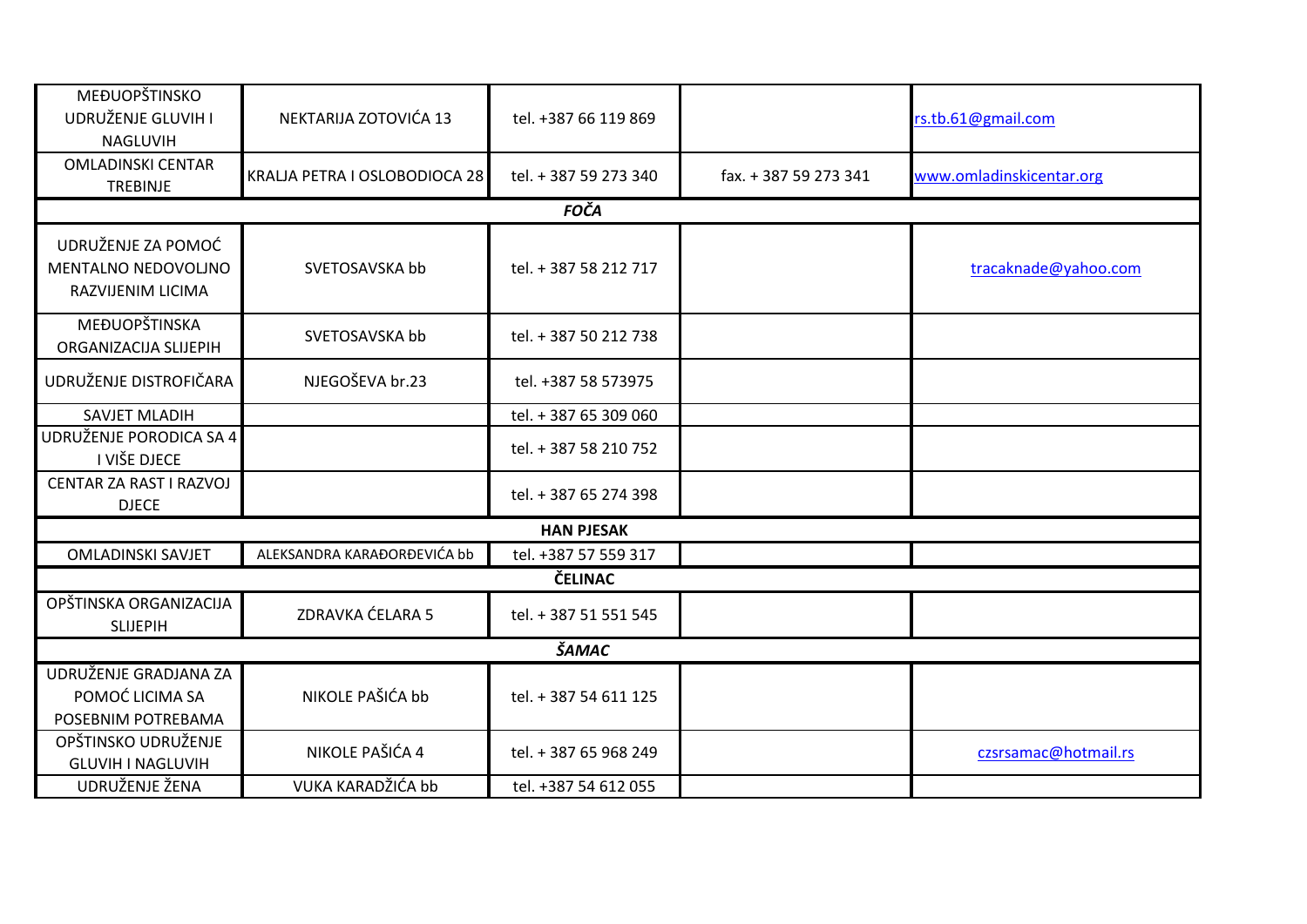| <b>OMLADINSKI CENTAR</b><br>"OBUDOVAC" | OBUDOVAC bb          | tel.+ 387 54 643 339  |  |
|----------------------------------------|----------------------|-----------------------|--|
| UDRUŽENJE SLIJEPIH I<br>SLABOVIDNIH    | KRALJA ALEKSANDRA bb | tel. + 387 54 612 493 |  |